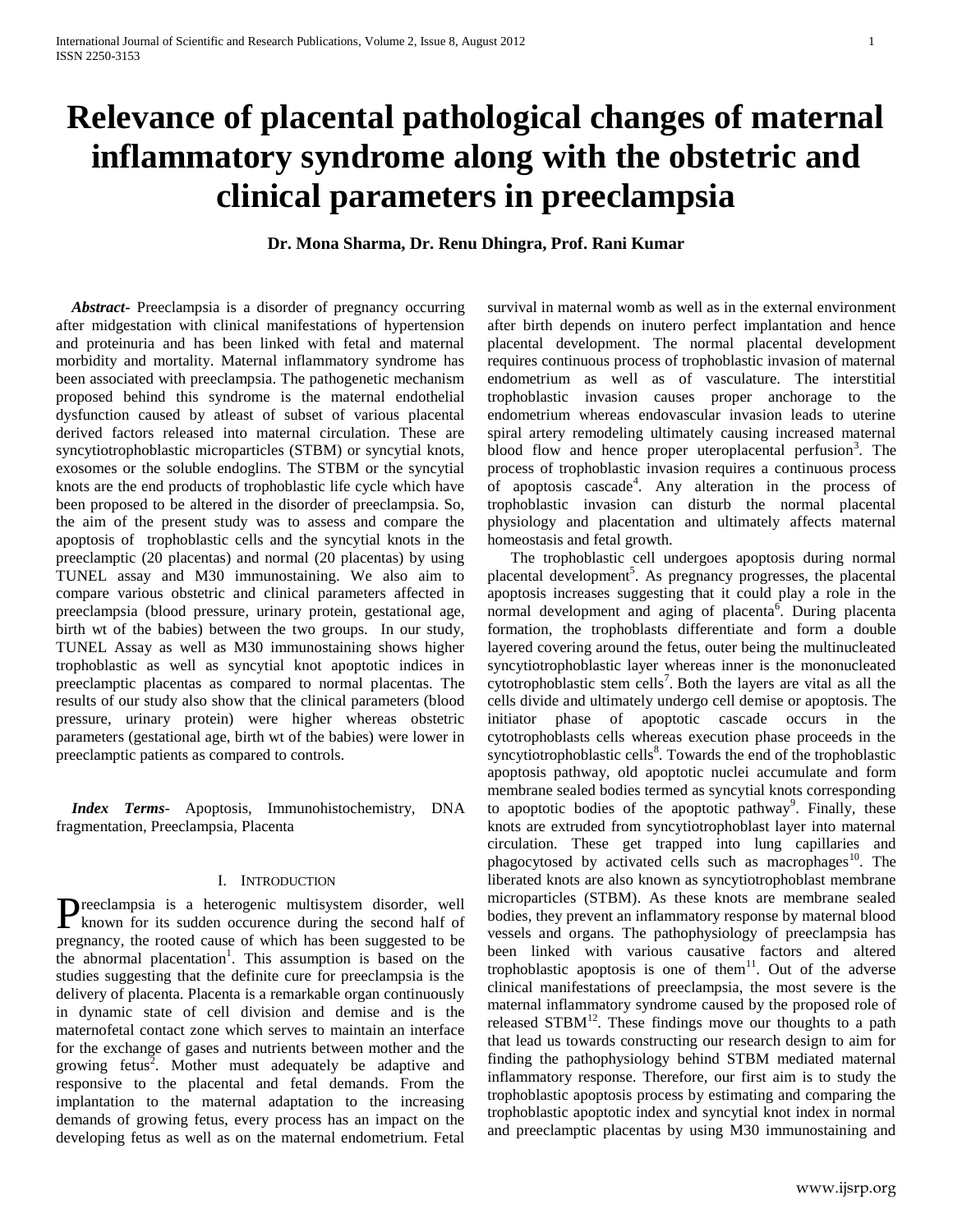TUNEL Assay. M30 antibody detects cytoplasmic cytokeratin cleavage products produced during early phase of apoptotic cascade. This phase of cytokeratin breakdown persist for a longer span of time whereas TUNEL assay identifies endonuclease mediated DNA breakdown in the nuclei of apoptotic cells occurring late during apoptosis pathway<sup>13,14</sup>. A combination of two or more assays may be more appropriate to detect the majority of cells undergoing apoptosis at one time. Secondly, we aim to compare various obstetric and clinical parameters (blood pressure, urinary protein, gestational age, birth wt of the babies) affected in preeclampsia as it has been confirmed that preeclampsia is the disorder of abnormal placentation and poor perfusion which may lead to intrauterine growth restriction and premature births<sup>15</sup>. The appropriate assessment of apoptotic activity may find its clinical relevance in predicting the progression of the disease in case of preeclampsia.

### II. MATERIALS AND METHOD

 A total of 40 placentas were collected from the labour room out of which 20 were from normal pregnant women and 20 were from preeclamptic pregnant women with variable gestational age groups (30-42weeks). The protocol of the study was approved by the ethics committee and consent was obtained from each individual for the study group. Patients with chorioamnionitis, chronic hypertension, pregestational diabetes, renal disease, cardiac disease, active asthma, thyroid disease and pre-existing seizure disorder were excluded from this study.

 The samples were taken randomly from the different areas of placental disc and areas of visible infarcts, calcification or hematomas were excluded. The samples then fixed in 10% formaldehyde and processed for TUNEL assay and M30 immunostaining. All the techniques were standardised according to ambient conditions of our laboratory.

 In TUNEL assay, tissue sections were deparaffinized and rehydrated according to standard protocols. The slides were permeabilized by using 0.1% sodium citrate and quenching was done by 3%  $H_2 O_2$  in methanol. TUNEL reaction mixture was prepared by adding 50µl of enzyme solution (terminal deoxynuleotidyl transferase enzyme isolated from calf serum) to 450µl of label solution (Biotinylated nucleotide mixture in reaction buffer) and incubated for 60 minutes at 37ºC in a humidified chamber. Then, the samples were incubated in 50- 100µl of POD substrate containing streptavidin conjugated to horseradish peroxidase for 10 minutes at 15-25ºC. After each step, the slides were washed with PBS. The slides were counterstained in hematoxylin and finally mounted with permanent mounting media (DPX). An adjacent serial section pretreated with DNAse I was used as a positive control. The tissue sections not treated with Tdt enzyme were used as negative control. All 40 samples of placenta were analyzed for expression of apoptotic nuclei and digital images of 10 randomly selected high- power fields were obtained using a Nikon microscope (Nikon Corp, Tokyo, Japan). The sections were examined by two independent observers. Approximately 1000-3000 nuclei were counted for each placenta in preeclamptic and control groups. Apoptotic nuclei were easily differentiated from non-apoptotic by their brown labeling and condensed heterochromatic nucleus. The total number of nuclei (apoptotic nuclei  $+$  live nuclei) and total number of apoptotic nuclei were counted. The TUNEL apoptotic index (Total number of apoptotic nuclei per total number of nuclei multiply by 100) was calculated for the trophoblastic cells and syncytial knots.

 In M30 immunostaining, tissue sections were prepared as for the TUNEL assay. All subsequent steps were carried out at room temperature in a humidified chamber. The peroxidase activity was blocked by using  $3\%$   $H_2O_2$  prepared in methanol for 10 minutes. The specimens were then incubated in 1-3 drops of serum block for 2 hours to prevent non-specific binding to collagen and connective tissue. The specimens were incubated for 24 hrs with M30 antibody (1:50) followed by 1-3 drops of biotinylated secondary antibody (anti mouse IgG) for 30 minutes. The specimens were thereafter incubated in 1-3 drops of HRPstreptavidin complex for 30 minutes. The slides were then counterstained with hematoxylin and dehydrated by passing through ascending grades of ethanol and slides were mounted with DPX and were observed under light microscope. The negative tissue control included eliminating the primary antiserum and replacing species-specific antiserum with normal horse serum. Sections of colon adenocarcinoma served as positive control. All 40 samples of placenta were analyzed for expression of cytokeratin neoepitope in the apoptotic cells using M30 antibody staining in serially sectioned slides. Cells with the brown cytoplasmic stain were considered M30 immunostaining positive. M30 apoptotic index was calculated for trophoblastic cells as well as for syncytial knots.

 The clinical characteristics (blood pressure, urinary protein, gestational age, birth wt of babies) were compared among the two groups. The comparison between apoptotic indices of trophoblastic cells and syncytial knots in normal and preeclamptic placentas was done by using both the techniques.

## **Statistical analysis**

 Statistical analysis was carried out using Stata 9.0 / Data analysis software (college Station, Texas, USA). Data were presented as number (%) or mean±SD/ Median (range) as appropriate. Quantitative variables between the groups were compared using student "t" test for independent samples/ Wilcoxon rank sum test. Categorical variables were compared between the groups using Chi square test*.* The p value less than 0.05 was considered statistically significant.

#### III. RESULTS

## **Clinical characteristics of preeclamptic and control group (Table I, II)**

 The mean systolic and diastolic pressures in preeclamptic group were 142.5±8.6mmHg and 96.3±8mmHg respectively whereas in control group, the systolic and diastolic pressures were 112±8.6mmHg and 79.7±6.1mmHg respectively. There was a significant difference in the systolic and diastolic pressures in both the groups (p- 0.0001). Urinary protein was determined in 24-hour urine samples of preeclamptic and control groups. The levels of protein in preeclamptic group was 5.3(1.8-8) g/day whereas the level was  $0.35(0.1-1.6)$ g/day in control group. There was a significant difference in urinary protein between preeclamptic and control groups (p - 0.001). Thus, there was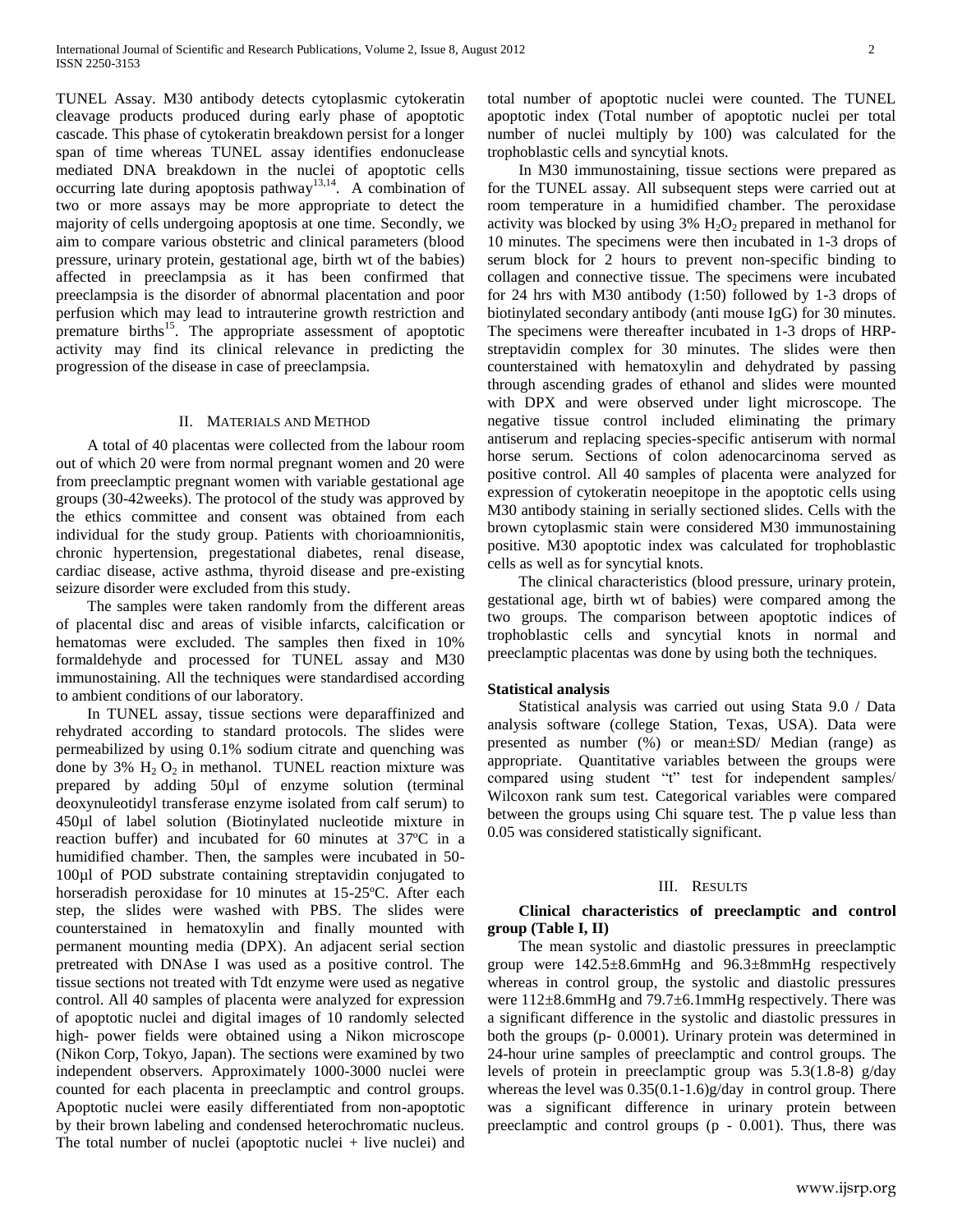increase in blood pressure and urinary protein in preeclamptic patients as compared to control group.

## **Obstetric characteristics of preeclamptic and control group (Table III)**

 The average gestational age in preeclamptic and normal patients was  $35.1 \pm 2.7$  wks and  $38.25 \pm 1.4$  wks respectively. Therefore, the gestational age was low in preeclamptic group as compared to control (p -0.0001). The baby's birth weight was  $2343.6 \pm 237$  gms in preeclamptic group as compared to 2924.9 ± 260 gms in control group at a statistically significant value of p-0.0001. Thus, the gestational age and birth weight of babies were low in preeclamptic group as compared to control (p - 0.001).

# **Comparison of obstetric characteristics of preeclamptic and control group (Table IV)**

 The gestational age was less than 37 weeks in 80% of preeclamptic and 10% of control groups. The birth weight of the

baby was less than 2500gms in 70% of preeclamptic and 5% of control groups. Thus, the higher percentage of preeclamptic group had reduced gestational period and decreased birth weight of the baby.

 **Apoptotic indices by TUNEL Assay and M30 immunostaining (Table V, VI, Figure 1)**

 TUNEL assay shows higher trophoblastic and syncytial knot indices in preeclamptic placentas (71.4±6.7, 89.3±13.1 respectively) as compared to normal placentas  $(45\pm10.7,$ 34.5±9.5 respectively). Similarly, M30 immunostaining also shows higher trophoblastic and syncytial knot indices in preeclamptic placentas  $(92 \pm 6.3, 73.6 \pm 20.5$  respectively) as compared to normal placentas  $(61.9 \pm 14.4, 36.9 \pm 20$  respectively) (p-0.0001)

| <b>Clinical characteristics</b>                                | $Mean \pm SD$ (range)                                |                                               | <b>Difference</b><br>in<br>means $95\%$ C.I. | p value          |
|----------------------------------------------------------------|------------------------------------------------------|-----------------------------------------------|----------------------------------------------|------------------|
|                                                                | Preeclampsia<br>$(n=20)$                             | <b>Control</b><br>$(n=20)$                    |                                              |                  |
| <b>Blood Pressure</b><br>Systolic (mm Hg)<br>Diastolic (mm Hg) | $142.5 \pm 8.7(120-160)$<br>$96.3 \pm 9.5(82 - 118)$ | $112\pm8.6(100-124)$<br>$79.7 \pm 6.1(72-90)$ | $11.09(107.9-138.3)$<br>$6.54(76.8-91.8)$    | 0.0001<br>0.0001 |

 $n =$  number of subjects.

Data is presented in Mean ±SD (range) Student t test for independent samples C.I.= Confidence Interval  $p < 0.05$ , statistically significant

| <b>Clinical characteristics</b> | Median (range)        |                 |        |
|---------------------------------|-----------------------|-----------------|--------|
|                                 | Preeclampsia $(n=20)$ | <b>Control</b>  |        |
|                                 |                       | $(n=20)$        |        |
| Urine Protein (gm/day)          | $5.3(1.8-8)$          | $0.35(0.1-1.6)$ | 0.0001 |
|                                 |                       |                 |        |
|                                 |                       |                 |        |

# **Table II: Clinical characteristics of preeclamptic and control groups.**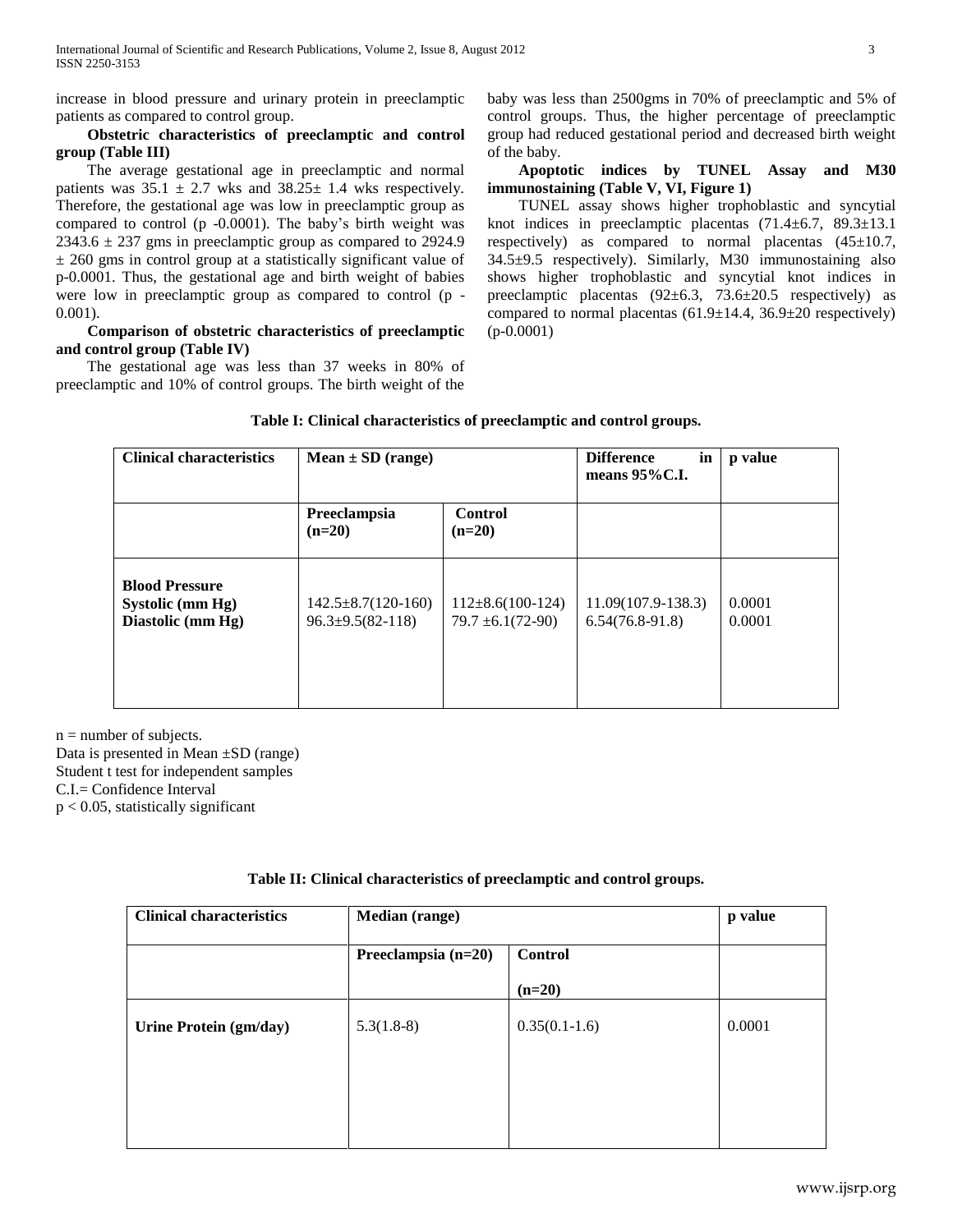International Journal of Scientific and Research Publications, Volume 2, Issue 8, August 2012 4 ISSN 2250-3153

 $n =$  number of subjects. Data is presented in Median (range) Two samples Wilcoxon rank sum (Mann Whitney Test) p < 0.05, statistically significant

| Table III: Obstetric characteristics of preeclamptic and control groups. |                                   |                                    |                                              |         |  |
|--------------------------------------------------------------------------|-----------------------------------|------------------------------------|----------------------------------------------|---------|--|
| <b>Obstetric</b><br><b>characteristics</b>                               | $Mean \pm SD$ (range)             |                                    | <b>Difference</b><br>in<br>means $95\%$ C.I. | p value |  |
|                                                                          | Preeclampsia<br>$(n=20)$          | <b>Control</b><br>$(n=20)$         |                                              |         |  |
| <b>Gestational</b><br>age<br>(weeks)                                     | $35.1 \pm 2.7(31 - 40)$           | $38.25 \pm 1.4(36-41)$             | $4.55(37.5-33.8)$                            | 0.0001  |  |
| <b>Birth</b><br>weight<br>(gms)                                          | $2343.6 \pm 237$<br>$(1800-2700)$ | $2924.35 \pm 260$<br>$(2500-3500)$ | 7.37(2802-2232)                              | 0.0001  |  |
|                                                                          |                                   |                                    |                                              |         |  |

 $n =$  number of subjects. Data is presented in Mean ±SD (range) Student t test for independent samples

C.I.= Confidence Interval

# **Table IV: Comparison of obstetric characteristics in preeclamptic and control groups**.

| <b>Obstetric</b><br>characteristics       | Number of subjects $(\% )$ |                            | OR (95% C.I.)      | p-value |
|-------------------------------------------|----------------------------|----------------------------|--------------------|---------|
|                                           | Preeclampsia<br>$(n=20)$   | <b>Control</b><br>$(n=20)$ |                    |         |
| <b>Gestational age (wks)</b><br>$\leq 37$ | 16(80)                     | 2(10)                      | 16.71(2.97-93.88)  | 0.001   |
| >37                                       | 4(20)                      | 18(90)                     |                    |         |
| Birth weight (gms)<br>$\leq$ 2500         | 14(70)                     | 1(5)                       | 44.33(4.78-410.85) | 0.001   |
| > 2500                                    | 6(30)                      | 19(95)                     |                    |         |
|                                           |                            |                            |                    |         |
|                                           |                            |                            |                    |         |
|                                           |                            |                            |                    |         |
|                                           |                            |                            |                    |         |

 $n =$  number of subjects.

Chi square or Fisher's exact test was applied OR= Odds ratioC.I. = Confidence Interval Percentage (%) indicated in parenthesis.

p< 0.05, statistically significant.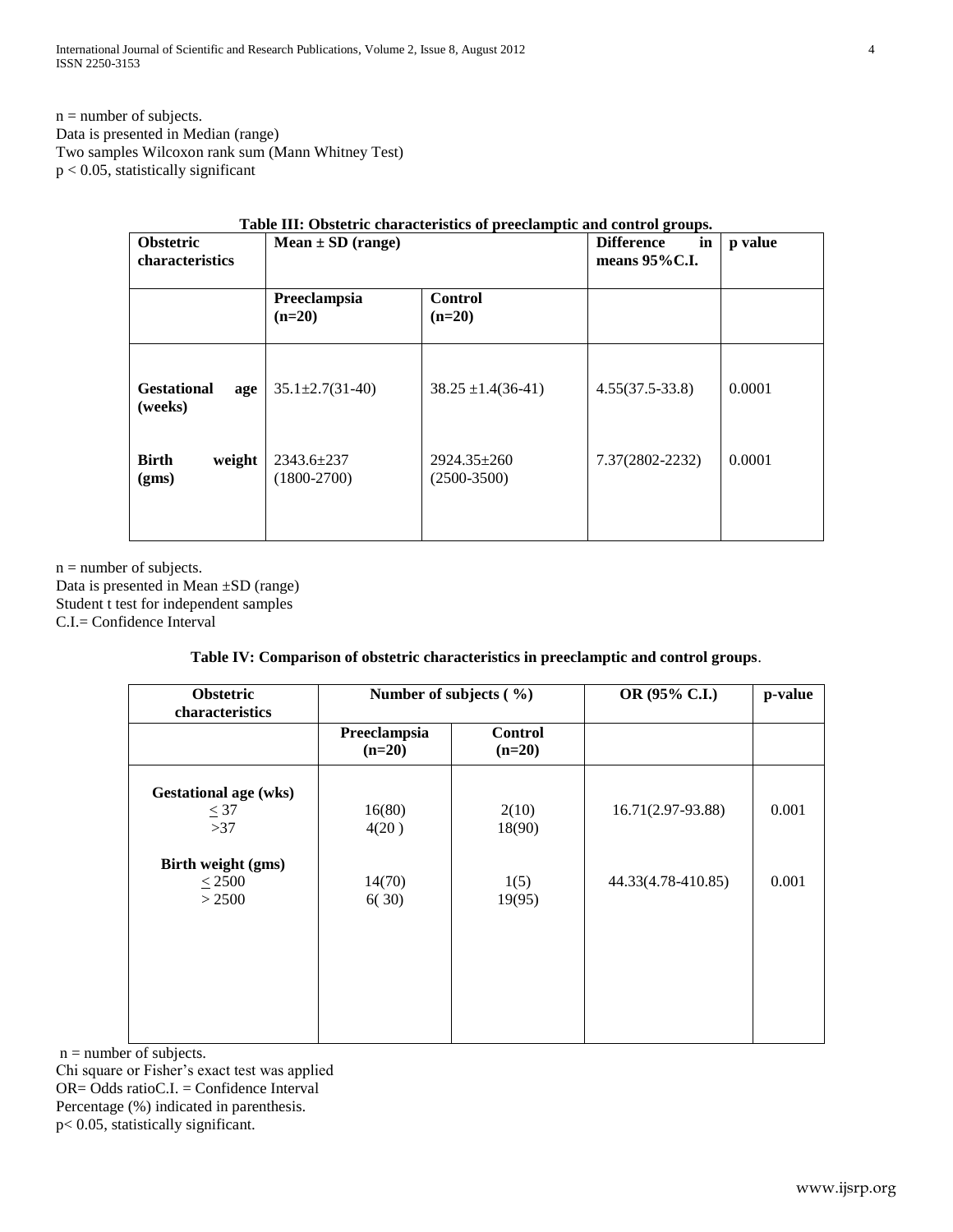| Table V: Apoptotic Index (Percentage of apoptotic nuclei) with TUNEL Assay in preeclamptic and control groups. |  |  |  |  |  |  |
|----------------------------------------------------------------------------------------------------------------|--|--|--|--|--|--|
|----------------------------------------------------------------------------------------------------------------|--|--|--|--|--|--|

| Cells used for counting    | Apoptotic Index [ Mean $\pm SD(range)$ ] | p value                    |        |
|----------------------------|------------------------------------------|----------------------------|--------|
|                            | Preeclampsia<br>$(n=20)$                 | <b>Control</b><br>$(n=20)$ |        |
| <b>Trophoblastic cells</b> | $71.4 \pm 6.7(55.7 - 83.3)$              | $45 \pm 10.7(27 - 68.9)$   | 0.0001 |
| <b>Syncytial Knots</b>     | $89.3 \pm 13.1(25-60)$                   | $34.5 \pm 9.5(12 - 51.7)$  | 0.0001 |

 $n =$  number of subjects.

Data is presented in mean  $\pm$  SD (range). Student t test for independent sample

p< 0.05, statistically significant

# **Table VI: Apoptotic Index (Percentage of apoptotic nuclei) with M30 antibody staining in preeclamptic and control groups.**

| <b>Cells used for counting</b>                       | Apoptotic index[ Mean ±SD(range) ]               |                                                         | p value          |
|------------------------------------------------------|--------------------------------------------------|---------------------------------------------------------|------------------|
|                                                      | Preeclampsia<br>$(n=20)$                         | <b>Control</b><br>$(n=20)$                              |                  |
| <b>Trophoblastic cells</b><br><b>Syncytial Knots</b> | $92 \pm 6.3(76.3-99)$<br>$73.6 \pm 20.5(25-100)$ | $61.9 \pm 14.4(37.3 - 87.9)$<br>$36.9 \pm 20(0 - 66.6)$ | 0.0001<br>0.0001 |

 $n =$  number of subjects.

Data is presented in mean± SD (range). Student t test for independent sample p< 0.05, statistically significant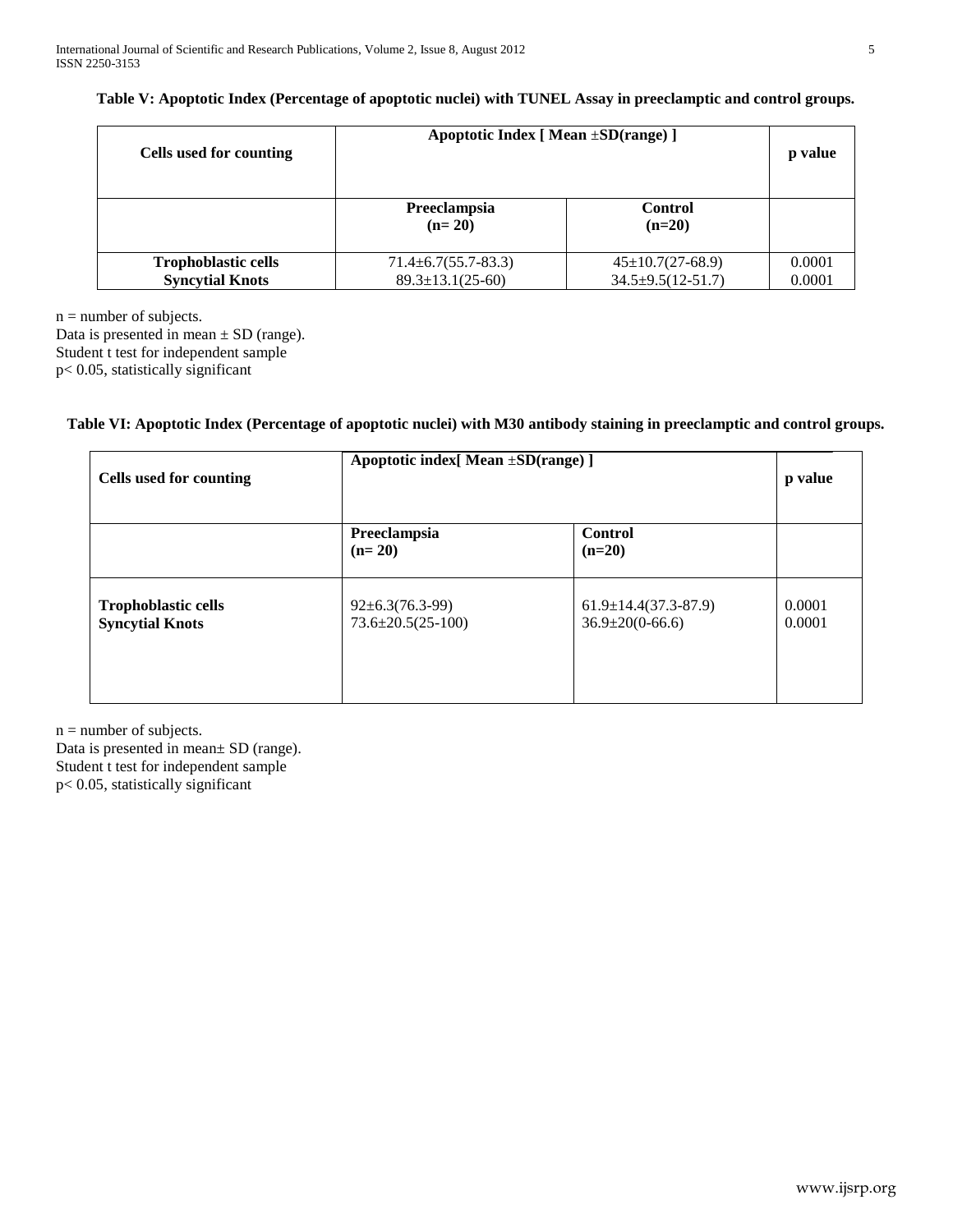

**Figure 1: Preeclamptic placentas showing M30 immunostaining and TUNEL positive cells**

a and b. M30 immunostaining positive syncytial knots (brown stained) (red arrows) c and d. TUNEL Assay positive syncytial knots (brown stained) (red arrows) Figure 1: Preeclamptic placentas showing M30 immunstaining and TUNEL assay positive cells

Scale bar 100μ

#### IV. DISCUSSION

 Preeclampsia has been very well described as "disease of theories" because of multiple hypothesis proposed to describe its complex pathophysiology. After tracing the path to achieve our aims designed to construct our research, we can now pendown a chain of pathological events proposedly structured during the pathogenesis of preeclampsia.

 The exaggerated trophoblastic apoptosis burdens the preeclamptic placentas by forming increased syncytial knots as shown with our results. This actually brings about rapid destruction of maternalfetal interface and excessive liberation of syncytial knots in the maternal circulation. These syncytial fragments may divert their path to either aponecrotic or necrotic route<sup>16</sup>.

 Aponecrotic route- Excessive apoptotic process in preeclampsia is continued with the necrotic events damaging plasma membranes, causing water influx and release of cytoplasmic contents. This results in secondary necrosis or aponecrosis.

 Necrotic route- This is seen in severe preeclampsia showing no signs of apoptosis with lack of chromatin condensation within syncytial nuclei. There is continuous incorporation of trophoblastic nuclei without syncytial shedding thereby accumulating aged trophoblastic debris within, which soon breaks into maternal circulation.

 The ongoing apoptosis and necrotic events can be picked up by the use of various immunohistochemical techniques. M30 antibody stains the cytoplasm of cells specifically undergoing cytokeratin breakdown during apoptosis. Whereas TUNEL assay identifies DNA breakdown occurring in apoptotic as well as in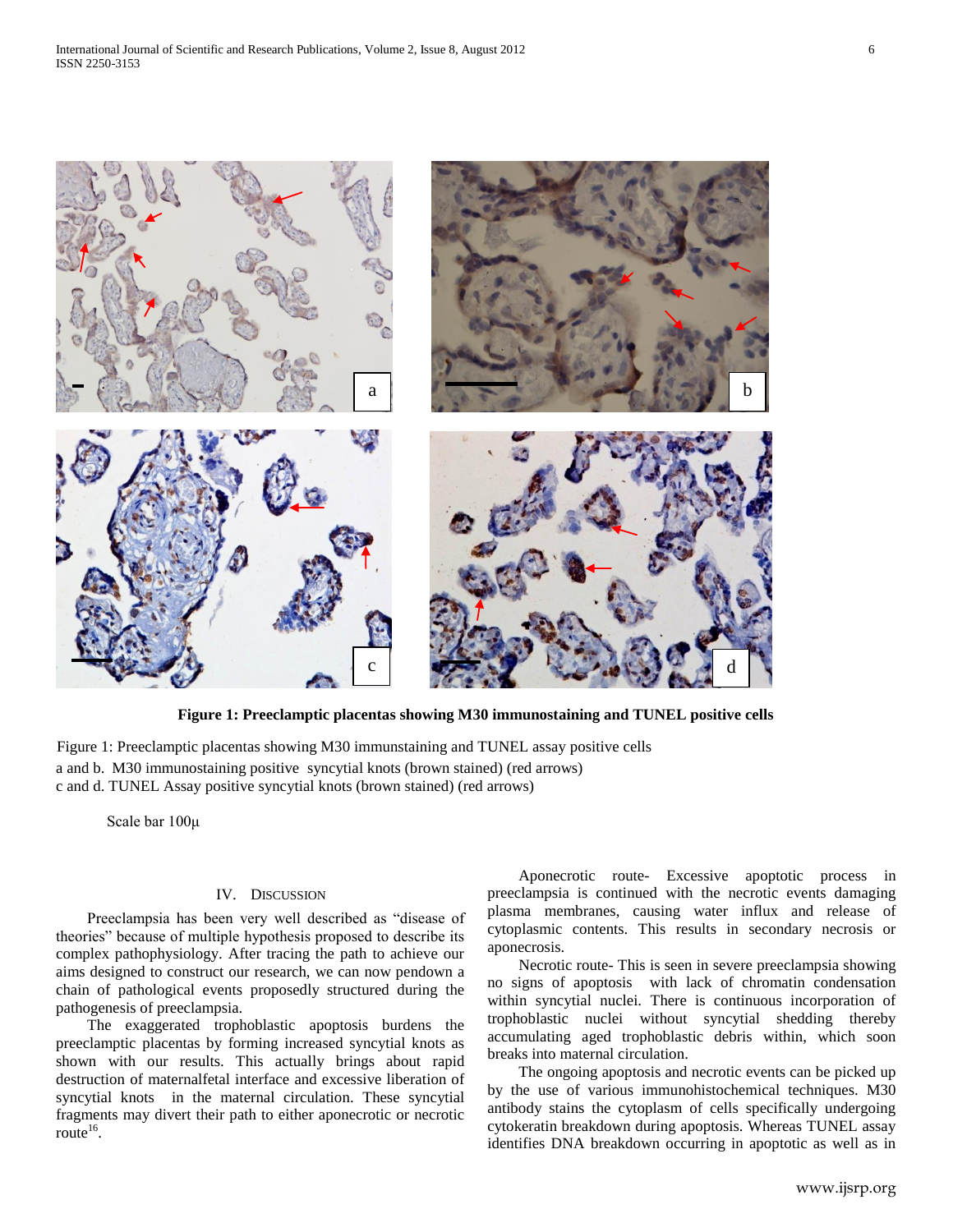necrotic cells $17$ . During our study, we could demonstrate following subsets of syncytial knots based on their pattern of staining.

- 1. Syncytial knots which were M30 immunostaining positive and TUNEL assay negative: these were still attached on to the villous surfaces, indicating the early phase of apoptosis.
- 2. Syncytial knots which were TUNEL assay positive but M30 immunostaining negative: these were the extruded syncytial knots showing the late apoptotic phase and can also be the sign of aponecrotic or necrotic shedding occurring in severe preeclampsia.
- 3. Syncytial knots which were both M30 immunostaining and TUNEL assay positive: these syncytial knots were still attached on the villous surface and might be soon extruded out.
- 4. Syncytial knots which were both M30 immunostaining and TUNEL assay negative: these might be syncytial sprouts which were attached on the villous surface and these never show signs of apoptosis.

 Therefore, in our study, higher trophoblastic and syncytial knot apoptotic indices as shown with results of M30 immunostaining reveals exaggerated apoptotic pathway and with TUNEL Assay, the ongoing trophoblastic cell demise and necrotic events can be suggested. Both the aponecrotic and necrotic release of syncytial fragments may lead to stimulation of maternal immune system thereby releasing inflammatory cytokines (TNF  $\alpha$ ) produced by maternal immune cells<sup>18</sup>. These act by further promoting apoptosis by upregulating Fas/Fas ligand pathway and endothelial dysfunction by causing oxidative stress, vasoconstrictor release and stimulating coagulation cascade<sup>19</sup>. The endothelial dysfunction in preeclampsia have been confirmed by studying the markers of endothelial cell activation (von willebrand factor, fibronectin, endothelin) $^{20,21,22}$ . These reflect failure of endothelial dependent dilator function causing hypertension and generalized vasoconstriction leading to hypoperfusion of various organs seen as in the form of liver, brain, adrenal necrosis and infarction . The endothelial defect in kidney is responsible for proteinuria in preeclamptic patients $^{23}$ . Our study also reflect the above pathogenetic manifestations of hypertension and proteinuria in preeclamptic patients. We also confirm through our study that the interaction of two factors- the reduced placental perfusion and deficient trophoblastic invasion brings about the worst obstetric outcome of intrauterine growth restriction and prematurity which is seen clinically as preterm deliveries of low birth wt babies.

## V. CONCLUSION

 With the results of our study, we confirm that not only the pathological changes (increased trophoblastic apoptotic and syncytial knot indices, necrotic release of syncytial fragments) but also the clinical (hypertension, proteinuria) and obstetric ( low gestational age, low birthwt babies) parameters were affected in preeclamptic patients. The clinical definition of hypertension and proteinuria is not proportional to the diverse complexity of this disorder. Therefore, the intricate pathological

changes should be further unfolded to reveal the underlying etiology of this disease of pregnancy which mostly gets complicated with the maternal inflammatory syndrome. On achieving this step, further molecular studies can be done to reach the therapeutic targets.

#### **REFERENCES**

- [1] Roni Levy. The Role of Apoptosis in Preeclampsia. IMAJ 2005; 7:178-181.
- [2] Kaufmann P, Luckhardt M, Schweikhart G, and Cantle SJ. Cross-sectional features and three-dimensional structure of human placental villi. Placenta 1987; 8: 235-247.
- [3] Zhou Y, Fisher SJ, Janatpour M, Genbacev O, Dejana E, Wheelock M, Damsky CH. Human cytotrophoblasts adopt a vascular phenotype as they differentiate. A strategy for successful endovascular invasion. J Clin Invest 1997; 99: 2139–2151.
- [4] Levy R, Smith SD, Yusuf K, Huettner PC, Kraus FT, Sadovsky Y, Nelson DM . Trophoblast apoptosis from pregnancies complicated by fetal growth restriction is associated with enhanced p53 expression. Am J Obstet Gynecol 2002; 186:1056-1061.
- [5] Smith SC, Baker PN, Symonds EM. Placental apoptosis in normal human pregnancy. Am J Obstet Gynecol 1997; 177:57–65.
- [6] Halperin R, Peller S, Rotschild M, Bukovsky I, Schneider D. Placental Apoptosis in Normal and Abnormal Pregnancies. Gynecology and Obstetric Investigations 2000; 50:84-87.
- [7] Boyd JD, and Hamilton WJ. The Human Placenta 1970, Heffer & Sons, Cambridge.
- [8] Baczyk D, SatkunaratnamA, Nait–Oumesmar B, Huppertz B, CrossJC, Kingdom JC. Comples patterns of GCM1mRNA and protein in callous and extravillous trophoblast cells of the human placenta. Placenta 2004; 25: 553-558.
- [9] Huppertz B, Hunt JS: Trophoblast apoptosis and placental development. Placenta 2000; 21: 74-76.
- [10] Chen Q, Chen L, Liu B, Vialli C, Stone P, Ching LM, Chamley L: The role of autocrine TGF beta 1 in endothelial cell activation induced by phagocytosis of necrotic trophoblast: a possible role in the pathogenesis of preeclampsia. J of Pathol 2010; 221(1): 87-95.
- [11] Allaire AD, Ballenger KA, Wells SR, McMahon MJ, Lessey BA. Placental apoptosis in preeclampsia. Obstet Gynecol 2000; 96:271-276.
- [12] Gupta AK, Hasler P, Holzgreve W, Gebnardt S, Hahn S. Induction of neutrophil extracellular DNA lattices by placental microparticles and IL8 and their presence in preeclampsia. Human Immunol 2005; 66(11): 1146- 1154.
- [13] Leers MP, [Kölgen W, Björklund V, Bergman T, Tribbick G, Persson B,](http://www.ncbi.nlm.nih.gov/sites/entrez?Db=pubmed&Cmd=Search&Term=) [Björklund P, Ramaekers FC, Björklund B, Nap M, Jörnvall H, Schutte](http://www.ncbi.nlm.nih.gov/sites/entrez?Db=pubmed&Cmd=Search&Term=)  [B.](http://www.ncbi.nlm.nih.gov/sites/entrez?Db=pubmed&Cmd=Search&Term=) Immunocytochemical detection and mapping of a cytokeratin 18 neoepitope exposed during early apoptosis[. J Pathol.](javascript:AL_get(this,%20) 1999; 187:567-572.
- [14] Collins JA, Schandl CA, Young KK, Vesely J, Willingham MC. Major DNA fragmentation is a late event in apoptosis. J.Histochem. Cytochem 1997; 45:923-934.
- [15] Roberts JM, Gammill HS. Preeclampsia: Recent insights. Hypertension. 2005; 46: 1243-1249.
- [16] Huppertz B, Kadtrov M, Kingdom J: Apoptosis and its role in the trophoblast. Am J Obstet Gynecol 2006; 195: 29-39.
- [17] Grasl-Kraupp B, Ruttkay-Nedecky B, Koudelka H, Bukowska K, Bursch W, Schulte- Hermann R. In situ detection of fragmented DNA (TUNEL assay) fails to discriminate among apoptosis, necrosis, and autolytic cell death: a cautionary note. Hepatology 1995; 21: 1465-1468.
- [18] Rinehart BK, Terrone DA, Lagoo-Deenadayalan S, Barber WH, Hale EA, Martin JN, Bennett WA. Expression of the placental cytokines tumor necrosis factor , interleukin 1 and interleukin 10 is increased in preeclampsia. Am J Obstet Gynecol 1999;181:915–920.
- [19] Anim-Nyame N, Gamble J, Sooranna SR, Johnson MR, Steer PJ. Microvascular permeability is related to circulating levels of tumour necrosis factor in pre-eclampsia. Cardiovasc Res 2003; 58:162–169.
- [20] Calvin S, Corrigan J, Weinstein L, Jeter M. Factor VIII: von Willebrand factor patterns in the plasma of patients with pre-eclampsia. Am J Perinatol, 1988; 5:29–32.